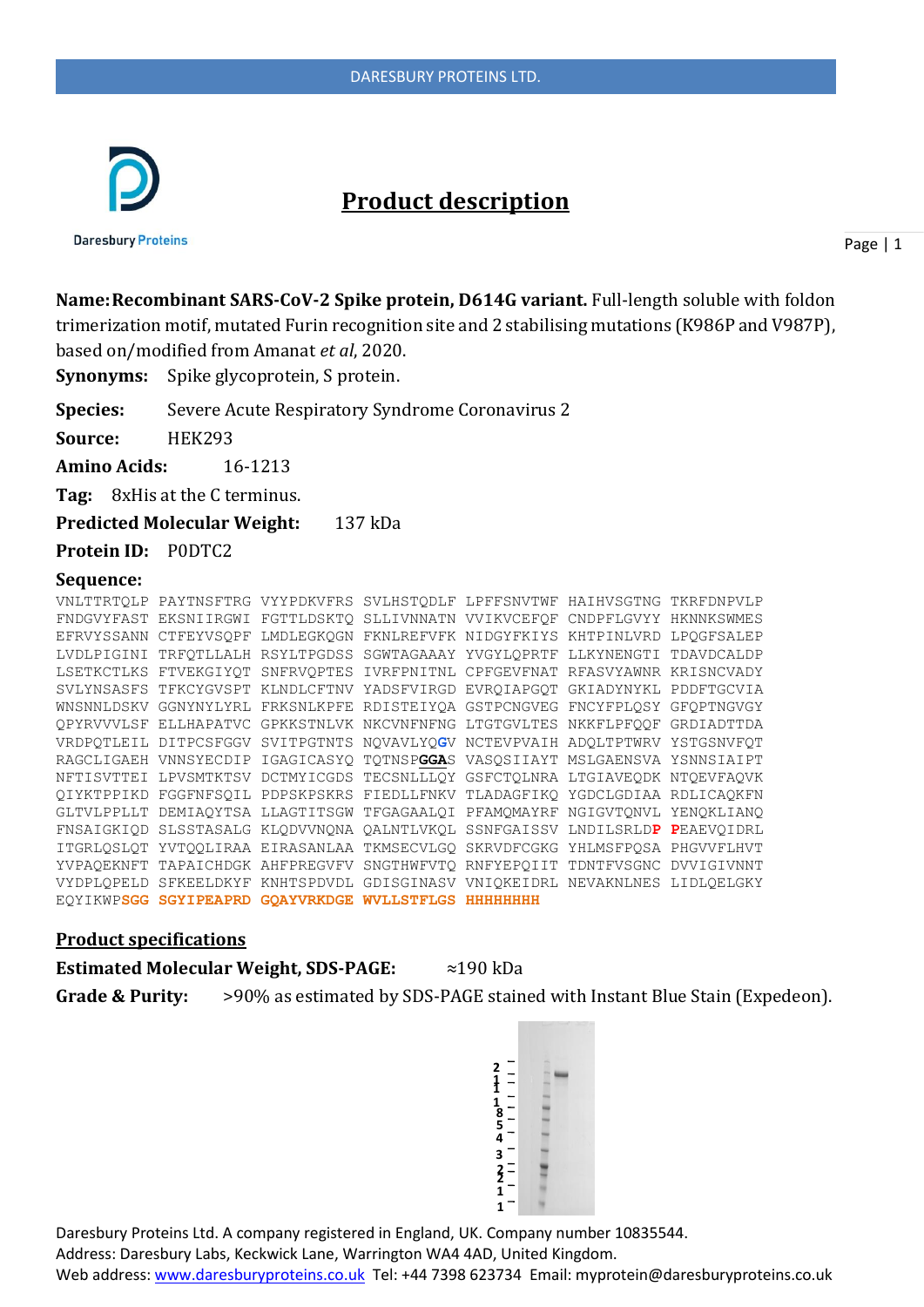Endotoxins: Less than 0.1 ng/µg (1 IEU/µg), as measured by LAL method. **Formulation:** PBS 20% Glycerol

# **Shipping**

Product is shipped either on dry or wet ice or frozen gel packs. Upon receipt, store at -20°C to -70°C.

## **Product application and Storage**

**Storage:** The protein should be stored at -20°C to -70°C preferably in small aliquots to avoid repeated freeze-thaw cycles.

**Stability:** At least 12 months at -20°C to -70°C and at least 1 month at 2°C to 8°C.

**Application Note: For research purposes only. Not for use in humans.**

# **Functional data**

1. Protein was immobilised on 96-well plates as a capture antigen. Human serum samples from a serological verification panel containing anti-SARS-CoV-2 antibodies from National Institute of Biological Standards and Controls, NIBSC (20/B770) were added to the plate for incubation and subsequent washing. Secondary human anti-IgG, HRP-conjugated, were added for detection in a sandwich ELISA format. The final colorimetric reaction occurs upon addition of TMB substrate which is quenched by the addition of acid solution.



NIBSC references (20/268):

- N negative
- L low positive
- M medium positive
- H high positive
- C calibrant

Daresbury Proteins Ltd. A company registered in England, UK. Company number 10835544. Address: Daresbury Labs, Keckwick Lane, Warrington WA4 4AD, United Kingdom. Web address[: www.daresburyproteins.co.uk](http://www.daresburyproteins.co.uk/) Tel: +44 7398 623734 Email: myprotein@daresburyproteins.co.uk

Page | 2